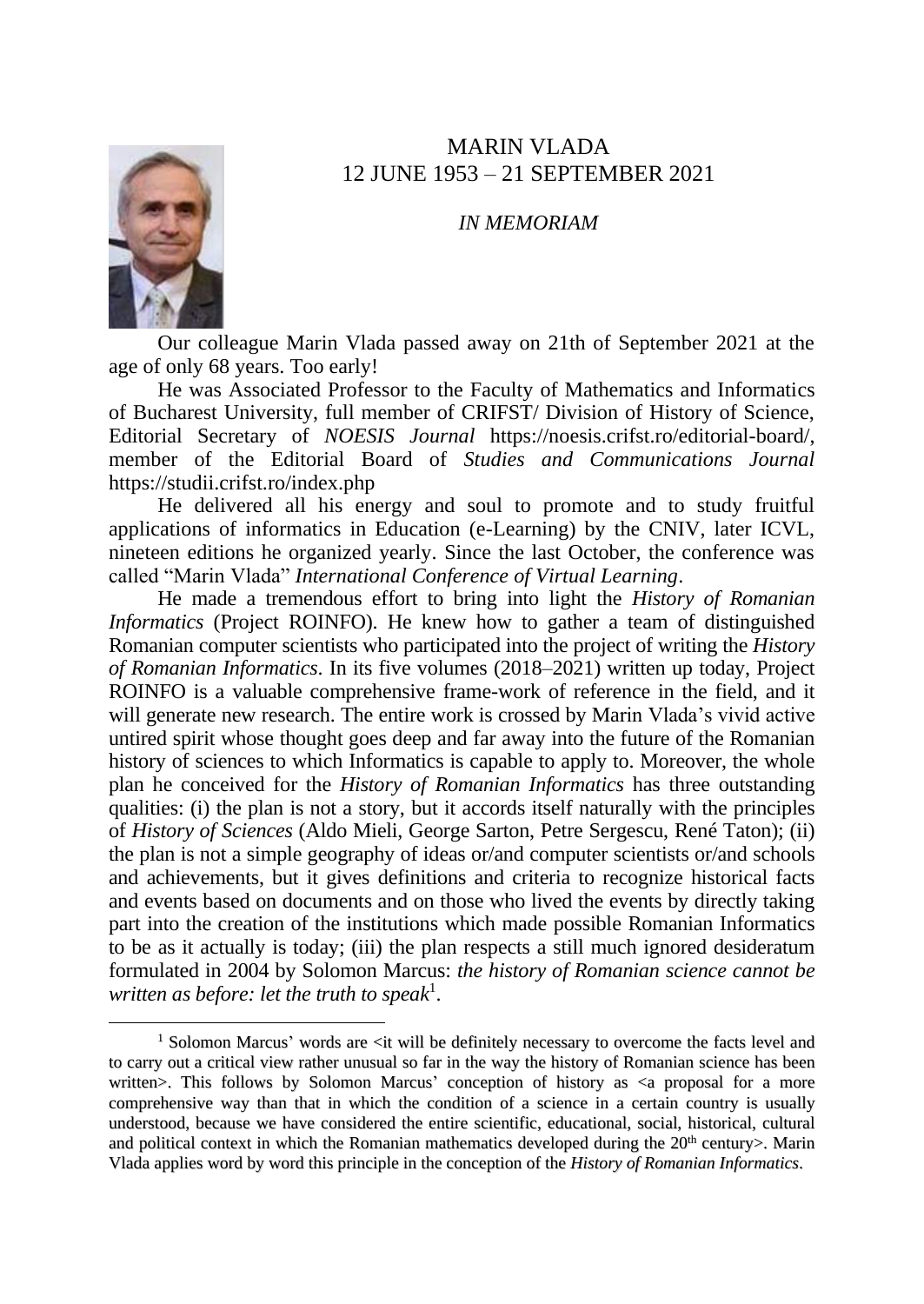Since 2017, Marin Vlada fought with a great enthusiastic dedication to rise into contemporary sunshine light a clouded peak moment of Romanian Science: Stefan Odobleja's work and its signification for Cybernetics and Informatics. Particularly, he collaborated by his computer competence and knowledge to the actual form of the site www.odobleja.ro – a wonderful useful source for Odobleja's works and life, source offered by "Ştefan Odobleja Foundation". We all have to acknowledge both to Ştefan Odobleja Jr. (President of the Foundation) and to Marin Vlada (the historian of Romanian informatics in its deepest roots). Last but not least, since the spring of 2021, Marin Vlada dedicated all his powers to support the project initiated by Ştefan Odobleja Jr. to edit Ştefan Odobleja's unpublished manuscripts on Logic (over one thousand pages).

In all those projects, Marin Vlada knew to challenge both his colleagues and a great number of Romanian computer scientists to participate into his projects and to do valuable research on computer science and on its history, as well as on the history of Romanian science, for the benefit of all. He inspired many of us to work on the ideas he enthusiastically professed. He inspires us by a single phrase

<Tell future generations that Cybernetics was created in Romania (Ştefan Odobleja, 1938–1939), that Romania developed a Romanian informatics (Grigore Moisil, after 1953) and built its own electronic computer (Victor Toma, CIFA-1,  $1957$ !>

Marin Vlada always is reminding us His cray "Tell future generations" is more actually today than ever. Dear call to us for never get lost and tempted in this huge world so little understood. Marin Vlada gives us the key of Romanian toil. With this vivid call let us open the door to lighten afterwards the history of Romanian informatics and the history of Romanian science in its secret places (like Dr. Ştefan Odobleja) gift to us by God, spring from the Romanian soul given as gift to the world. Marin Vlada left us a heritage to fruitful it and to go on with the research on the issues he opened. *Let us remember him through his written works and through his words*. The reader and those interested in the themes approached by Marin Vlada or those who are wishing to know Marin Vlada, will find most of his works at the links which follows.

- http://c3.cniv.ro/?q=2020/vlada (CNIV: Despre Marin Vlada), <http://c3.icvl.eu/> (site ICVL 2010–2030)
- https://scholar.google.com/citations?view\_op=list\_works&hl=fr&hl=fr&user=oyZ yaAIAAAAJ&pagesize=80 (80 articles)
- https://www.cugetliber.ro/stiri-cultura-educatie-de-elev-nu-te-apropii-interzicandtelefonul-si-obligandu-l-sa-memoreze-abstract-288876 (interview with Marin Vlada, in Romanian)
- http://c3.cniv.ro/articole2020/1.pdf (Marin Vlada CNIV XVIII 2020)
- https://www.edumanager.ro/prof-dr-marin-vlada-universitatea-din-bucuresti-trebuie-safim-mandri-de-eforturile-si-contributiile-oamenilor-de-stiinta-romani-in-aparitiasi-dezvoltarea-informaticii/ (interview with Marin Vlada, December 2020)